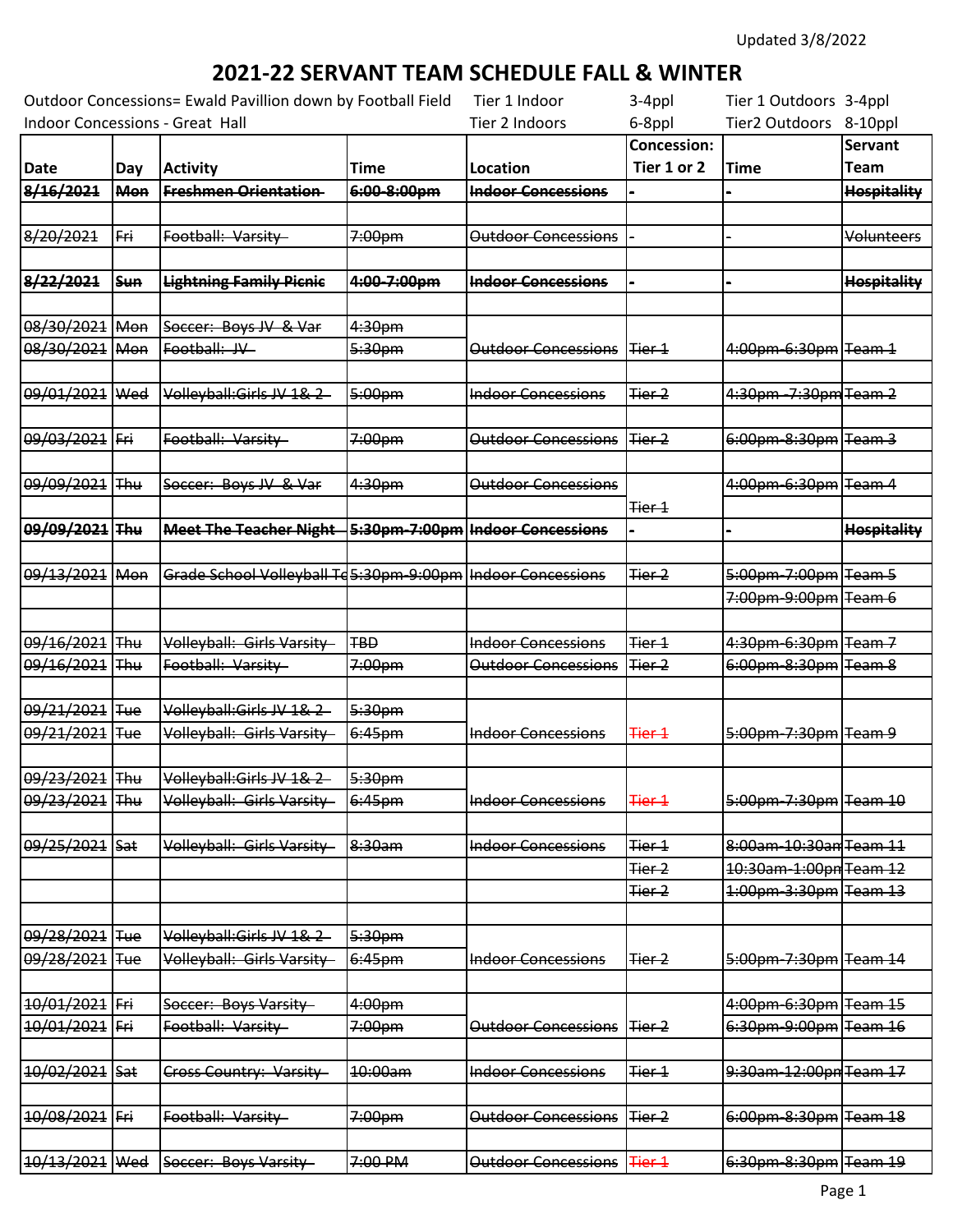|                |                 |                               |                    |                                                     | <b>Concession:</b> |                                               | <b>Servant</b>     |
|----------------|-----------------|-------------------------------|--------------------|-----------------------------------------------------|--------------------|-----------------------------------------------|--------------------|
| <b>Date</b>    | Day             | <b>Activity</b>               | <b>Time</b>        | Location                                            | Tier 1 or 2        | Time                                          | <b>Team</b>        |
| 10/14/2021     | Thu             | Volleyball: Girls JV1         | 2:00 <sub>pm</sub> | <b>Indoor Concessions</b>                           | Tier 2             | 3:30pm-6:00pm                                 | Team 20            |
|                |                 |                               |                    |                                                     |                    |                                               |                    |
| 10/16/2021 Sat |                 | <b>Cross Country: Varsity</b> | $ 44:00$ am        | <b>Outdoor Concessions</b>                          | Tier <sub>2</sub>  | 10:00am-12:00p Team 21                        |                    |
| 10/18/2021 Mon |                 | <b>Open House</b>             |                    | 7:00pm-9:00pm Great Hall, LCL Classroom, LCL Kitch- |                    |                                               | <b>Hospitality</b> |
|                |                 |                               |                    |                                                     |                    |                                               |                    |
| 10/19/2021     | $  \text{True}$ | Soccer: Boys Varsity          |                    | <b>CANCELLED on 10/18 - Playoffs</b>                | Tier <sub>1</sub>  | 4:00pm-6:00pm Team 22                         |                    |
| 10/19/2021     | Tue             | Volleyball: Girls Varsity     |                    | <b>CANCELLED on 10/18 - Playoffs</b>                | Tier 1             | 6:30-8:30pm                                   | Team 23            |
| 10/21/2021     | <b>Thu</b>      | Volleyball: Girls Varsity     | 7:00pm             | <b>Indoor Concessions</b>                           | Tier 1             | 6:30pm-8:30pm                                 | Team 1             |
| 10/21/2021     | <b>Thu</b>      | Soccer: Boys Varsity          |                    | <b>CANCELLED on 10/18</b>                           | Tier <sub>1</sub>  | 4:00pm-6:00pm                                 | Team 2             |
|                |                 |                               |                    |                                                     |                    |                                               |                    |
| 10/22/2021 Fri |                 | Football: Varsity             | 7:00pm             | <b>Outdoor Concessions</b>                          | Tier <sub>2</sub>  | 6:00pm-8:30pm Team 3                          |                    |
| 10/23/2021     | Sat             | Soccer: Boys Varsity          | 4:00pm             | <b>Outdoor Concessions</b>                          | Tier <sub>1</sub>  | 3:30pm-5:00pn                                 | Team 4             |
| 10/23/2021     | Sat             | Volleyball: Girls Varsity     | 7:00pm             | <b>Indoor Concessions</b>                           | Tier <sub>2</sub>  | 6:30pm-8:30pm                                 | Team 5             |
|                |                 |                               |                    |                                                     |                    |                                               |                    |
| 10/28/2021     | <b>Thurs</b>    | Soccer: Boys Varsity          | 4:00pm             | <b>Outdoor Concessions</b>                          | Tier 1             | <del>3:30pm-5:00pm</del>                      |                    |
|                |                 | Volleyball: Girls Varsity     | 7:00pm             | <b>Indoor Concessions</b>                           | <del>Tier 1</del>  | 6:30pm <mark>-8:30p</mark> m                  |                    |
|                |                 |                               |                    |                                                     |                    |                                               |                    |
| 10/29/2021     | Fri             | Football: Varsity             | 7:00 <sub>pm</sub> | <b>Outdoor Concessions</b>                          | $Fier-2$           | 6:00pm-8:30pm                                 | Team 6             |
|                |                 | <b>Fall Band Concert</b>      |                    |                                                     |                    |                                               |                    |
| 11/4/2021      | Thu             |                               | 7:00pm-9:00pm      | Performance Arts Center: Lobby, Pe 6:00pm-8:30pm    |                    |                                               | Team <sub>7</sub>  |
| 11/5/2021      | Fri             | Football: Varsity             |                    | <b>CANCELLED on 11/2</b>                            | Tier <sub>2</sub>  | 6:00pm-8:30pm Team 8                          |                    |
|                |                 |                               |                    |                                                     |                    |                                               |                    |
| 11/19/2021     | Fri             | Basketball: Girls Varsity     |                    | <b>CANCELLED on 11/16</b>                           | Tier 1             | 6:45-8:45pm                                   | Team 9             |
|                |                 |                               |                    |                                                     |                    |                                               |                    |
| 12/4/2021      | Sat             | Craft Fair                    |                    | 9:00am-4:00pm   Indoor Concessions                  | <b>Tier 1</b>      | 8:00am-10:00an Team 10                        |                    |
|                |                 |                               |                    | <b>Indoor Concessions</b>                           | Tier <sub>2</sub>  | <del>10:00am-12:00p</del> Team 11             |                    |
|                |                 |                               |                    | <b>Indoor Concessions</b>                           | Tier <sub>2</sub>  | 12:00pm-2:00pn Team 12                        |                    |
|                |                 |                               |                    | <b>Indoor Concessions</b>                           | Tier 1             | <del>2:00pm-4:00pm</del>   <del>Team 13</del> |                    |
| 12/04/2021     | Sat             | Basketball: Boys JV1          | 5:45pm             | <b>Indoor Concessions</b>                           | Tier <sub>2</sub>  |                                               |                    |
| 12/04/2021     | Sat             | Basketball: Boys Varsity      | 7:15 <sub>pm</sub> | <b>Indoor Concessions</b>                           | Tier <sub>2</sub>  | 5:30pm-8:00pm Team 14                         |                    |
| 12/06/2021     | Mon             | Basketball: Girls JV          | 5:45pm             | <b>Indoor Concessions</b>                           | Tier 1             | 5:00pm-7:00pm                                 | Team 15            |
| 12/06/2021     | <b>Mon</b>      | Basketball: Girls Varsity     | $7:15$ pm          | <b>Indoor Concessions</b>                           | Tier 1             | 7:00pm-9:00pm                                 | Team 16            |
|                |                 |                               |                    |                                                     |                    |                                               |                    |
| 12/07/2021     | <b>Tue</b>      | Basketball: Boys JV1&2        | 5:45pm             | Lake Country Lutheran Tier 1                        |                    | <br>00pm-7:00pm;                              | Team 17            |
| 12/07/2021     | <b>Tue</b>      | Basketball: Boys Varsity      | $7:15$ pm          | Lake Country Lutheran Tier 1                        |                    | 7:00pm-9:00pm                                 | Team 18            |
|                |                 |                               |                    |                                                     |                    |                                               |                    |
| 12/10/2021 Fri |                 | Christmas Concert             | -<br>7:00pm-9:00pm | Performance Arts Center: Lobby, Pel 6:30pm-9:00pm   |                    |                                               | Team 19            |
| 12/14/2021 Tue |                 | Basketball: Boys JV1&2        | 5:45pm             | <b>Indoor Concessions</b>                           | $Fier-2$           | 5:00pm-7:00pm Team 20                         |                    |
| 12/14/2021 Tue |                 | Basketball: Boys Varsity      | 7:15 <sub>pm</sub> | <b>Indoor Concessions</b>                           | Tier <sub>2</sub>  | 7:00pm-9:00pm Team 21                         |                    |
|                |                 |                               |                    |                                                     |                    |                                               |                    |
|                |                 |                               |                    |                                                     |                    |                                               |                    |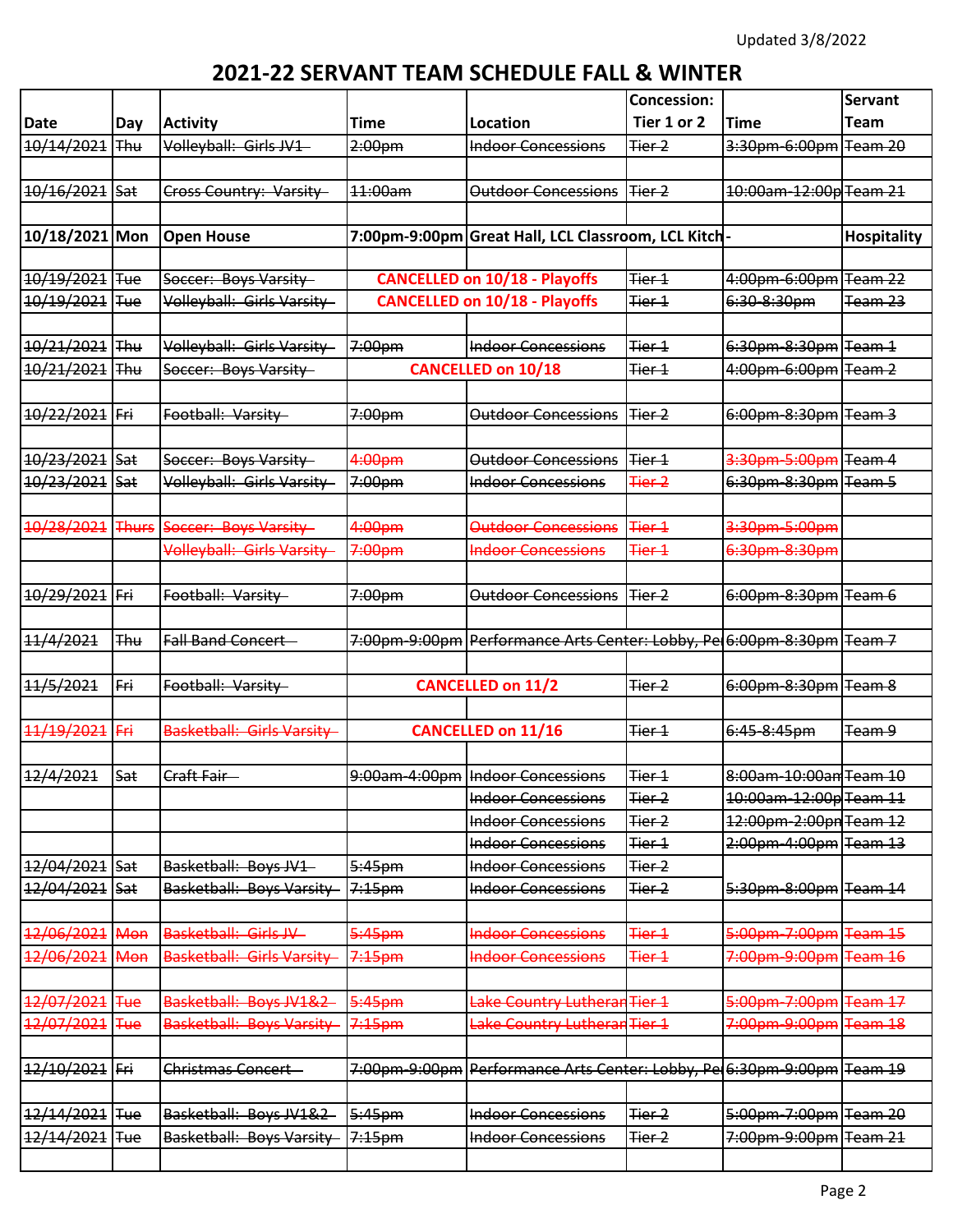|                                                                                                                                                       |                                                                                         |                                                                                                                                                                                                                                                                                     |                                                                                                                                    |                                                                                                                                                                                                                                                                  | <b>Concession:</b>                                                                                                                    |                                                                                                                                                                                                                                                                                             | <b>Servant</b>                |
|-------------------------------------------------------------------------------------------------------------------------------------------------------|-----------------------------------------------------------------------------------------|-------------------------------------------------------------------------------------------------------------------------------------------------------------------------------------------------------------------------------------------------------------------------------------|------------------------------------------------------------------------------------------------------------------------------------|------------------------------------------------------------------------------------------------------------------------------------------------------------------------------------------------------------------------------------------------------------------|---------------------------------------------------------------------------------------------------------------------------------------|---------------------------------------------------------------------------------------------------------------------------------------------------------------------------------------------------------------------------------------------------------------------------------------------|-------------------------------|
| Date                                                                                                                                                  | Day                                                                                     | <b>Activity</b>                                                                                                                                                                                                                                                                     | Time                                                                                                                               | Location                                                                                                                                                                                                                                                         | Tier 1 or 2                                                                                                                           | <b>Time</b>                                                                                                                                                                                                                                                                                 | <b>Team</b>                   |
| 12/15/2021                                                                                                                                            | Wed                                                                                     | Wrestling: Varsity                                                                                                                                                                                                                                                                  | 7:00pm                                                                                                                             | <b>CANCELLED on 12/15</b>                                                                                                                                                                                                                                        |                                                                                                                                       | 6:30pm-8:30pm                                                                                                                                                                                                                                                                               | Team 22                       |
|                                                                                                                                                       |                                                                                         |                                                                                                                                                                                                                                                                                     |                                                                                                                                    |                                                                                                                                                                                                                                                                  |                                                                                                                                       |                                                                                                                                                                                                                                                                                             |                               |
| 12/20/2021 Mon                                                                                                                                        |                                                                                         | Basketball: Girls JV                                                                                                                                                                                                                                                                | 5:45pm                                                                                                                             | <b>Indoor Concessions</b>                                                                                                                                                                                                                                        | Tier 1                                                                                                                                |                                                                                                                                                                                                                                                                                             |                               |
|                                                                                                                                                       |                                                                                         | Basketball: Girls Varsity                                                                                                                                                                                                                                                           | $7:15$ pm                                                                                                                          | <b>Indoor Concessions</b>                                                                                                                                                                                                                                        | Tier 1                                                                                                                                | 7:00pm-9:00pm Team 1                                                                                                                                                                                                                                                                        |                               |
|                                                                                                                                                       |                                                                                         |                                                                                                                                                                                                                                                                                     |                                                                                                                                    |                                                                                                                                                                                                                                                                  |                                                                                                                                       |                                                                                                                                                                                                                                                                                             |                               |
| 12/21/2021 Tue                                                                                                                                        |                                                                                         | Basketball: Boys JV1&2                                                                                                                                                                                                                                                              | 5:45pm                                                                                                                             | <b>Indoor Concessions</b>                                                                                                                                                                                                                                        | <b>Tier 1</b>                                                                                                                         | 5:00pm-7:00pm Team 2                                                                                                                                                                                                                                                                        |                               |
| 12/21/2021 Tue                                                                                                                                        |                                                                                         | <b>Basketball: Boys Varsity</b>                                                                                                                                                                                                                                                     | 7:15pm                                                                                                                             | <b>Indoor Concessions</b>                                                                                                                                                                                                                                        | Tier 1                                                                                                                                | 7:00pm-9:00pm Team 3                                                                                                                                                                                                                                                                        |                               |
|                                                                                                                                                       |                                                                                         |                                                                                                                                                                                                                                                                                     |                                                                                                                                    |                                                                                                                                                                                                                                                                  |                                                                                                                                       |                                                                                                                                                                                                                                                                                             |                               |
| 12/22/2021                                                                                                                                            | Wed                                                                                     | Basketball: Girls Varsity                                                                                                                                                                                                                                                           | 7:15pm                                                                                                                             | <b>Indoor Concessions</b>                                                                                                                                                                                                                                        | $\rceil$ Tier 1                                                                                                                       | 6:30pm-8:45pm Team 4                                                                                                                                                                                                                                                                        |                               |
|                                                                                                                                                       |                                                                                         |                                                                                                                                                                                                                                                                                     |                                                                                                                                    |                                                                                                                                                                                                                                                                  |                                                                                                                                       |                                                                                                                                                                                                                                                                                             |                               |
| 12/23/2021 Thu                                                                                                                                        |                                                                                         | Basketball: Boys JV1&2                                                                                                                                                                                                                                                              | 4:15 <sub>pm</sub>                                                                                                                 | <b>Indoor Concessions</b>                                                                                                                                                                                                                                        | Tier <sub>2</sub>                                                                                                                     | 5:00pm-7:00pm Team 5                                                                                                                                                                                                                                                                        |                               |
| 12/23/2021                                                                                                                                            | <b>Thu</b>                                                                              | Basketball: Boys Varsity                                                                                                                                                                                                                                                            | $7:15$ pm                                                                                                                          | <b>Indoor Concessions</b>                                                                                                                                                                                                                                        | Tier <sub>2</sub>                                                                                                                     | 7:00pm-9:00pm Team 6                                                                                                                                                                                                                                                                        |                               |
| 1/6/2022                                                                                                                                              | <b>Thu</b>                                                                              | Wrestling: Varsity                                                                                                                                                                                                                                                                  | 7:00pm                                                                                                                             | <b>Indoor Concessions</b>                                                                                                                                                                                                                                        | <b>Tier 1</b>                                                                                                                         | 6:30pm-8:30pm Team 7                                                                                                                                                                                                                                                                        |                               |
|                                                                                                                                                       |                                                                                         |                                                                                                                                                                                                                                                                                     |                                                                                                                                    |                                                                                                                                                                                                                                                                  |                                                                                                                                       |                                                                                                                                                                                                                                                                                             |                               |
| 1/8/2022                                                                                                                                              | Sat                                                                                     | Basketball: Girls JV1                                                                                                                                                                                                                                                               | 5:45pm                                                                                                                             | <b>Indoor Concessions</b>                                                                                                                                                                                                                                        | Tier <sub>2</sub>                                                                                                                     | 5:00pm-7:00pm Team 8                                                                                                                                                                                                                                                                        |                               |
|                                                                                                                                                       | Sat                                                                                     | Basketball: Girls Varsity                                                                                                                                                                                                                                                           |                                                                                                                                    | <b>Indoor Concessions</b>                                                                                                                                                                                                                                        |                                                                                                                                       | 7:00pm-9:00pm Team 9                                                                                                                                                                                                                                                                        |                               |
|                                                                                                                                                       |                                                                                         |                                                                                                                                                                                                                                                                                     |                                                                                                                                    |                                                                                                                                                                                                                                                                  |                                                                                                                                       |                                                                                                                                                                                                                                                                                             |                               |
|                                                                                                                                                       |                                                                                         |                                                                                                                                                                                                                                                                                     |                                                                                                                                    |                                                                                                                                                                                                                                                                  |                                                                                                                                       |                                                                                                                                                                                                                                                                                             |                               |
|                                                                                                                                                       |                                                                                         |                                                                                                                                                                                                                                                                                     |                                                                                                                                    |                                                                                                                                                                                                                                                                  |                                                                                                                                       |                                                                                                                                                                                                                                                                                             |                               |
| 1/12/2022                                                                                                                                             | Wed                                                                                     | Basketball: Boys JV1&2                                                                                                                                                                                                                                                              | 5:45pm                                                                                                                             | <b>Indoor Concessions</b>                                                                                                                                                                                                                                        | <b>Tier 1</b>                                                                                                                         | 5:00pm-7:00pm Team 11                                                                                                                                                                                                                                                                       |                               |
| 1/12/2022                                                                                                                                             | Wed                                                                                     | Basketball: Boys Varsity                                                                                                                                                                                                                                                            |                                                                                                                                    | <b>Indoor Concessions</b>                                                                                                                                                                                                                                        | <b>Tier 1</b>                                                                                                                         | 7:00pm-9:00pm Team 12                                                                                                                                                                                                                                                                       |                               |
|                                                                                                                                                       |                                                                                         |                                                                                                                                                                                                                                                                                     |                                                                                                                                    |                                                                                                                                                                                                                                                                  |                                                                                                                                       |                                                                                                                                                                                                                                                                                             |                               |
| 1/13/2022                                                                                                                                             | <b>Thu</b>                                                                              | Wrestling: Varsity                                                                                                                                                                                                                                                                  | 7:00pm                                                                                                                             | <b>CANCELLED on 1/12</b>                                                                                                                                                                                                                                         |                                                                                                                                       | 6:30pm-8:30pm                                                                                                                                                                                                                                                                               | Team 13                       |
|                                                                                                                                                       |                                                                                         |                                                                                                                                                                                                                                                                                     |                                                                                                                                    |                                                                                                                                                                                                                                                                  |                                                                                                                                       |                                                                                                                                                                                                                                                                                             |                               |
| 1/18/2022                                                                                                                                             | <b>Tue</b>                                                                              | Basketball: Girls JV1                                                                                                                                                                                                                                                               | 5:45 <sub>pm</sub>                                                                                                                 | <b>Indoor Concessions</b>                                                                                                                                                                                                                                        | <b>Tier 1</b>                                                                                                                         | 5:00pm-7:00pm Team 14                                                                                                                                                                                                                                                                       |                               |
| 1/18/2022                                                                                                                                             | <b>Tue</b>                                                                              | Basketball: Girls Varsity                                                                                                                                                                                                                                                           | $7:15$ pm                                                                                                                          | <b>Indoor Concessions</b>                                                                                                                                                                                                                                        | Tier 1                                                                                                                                |                                                                                                                                                                                                                                                                                             |                               |
|                                                                                                                                                       |                                                                                         |                                                                                                                                                                                                                                                                                     |                                                                                                                                    |                                                                                                                                                                                                                                                                  |                                                                                                                                       |                                                                                                                                                                                                                                                                                             |                               |
|                                                                                                                                                       |                                                                                         |                                                                                                                                                                                                                                                                                     |                                                                                                                                    | <b>Indoor Concessions</b>                                                                                                                                                                                                                                        |                                                                                                                                       |                                                                                                                                                                                                                                                                                             |                               |
|                                                                                                                                                       |                                                                                         |                                                                                                                                                                                                                                                                                     |                                                                                                                                    |                                                                                                                                                                                                                                                                  |                                                                                                                                       |                                                                                                                                                                                                                                                                                             |                               |
|                                                                                                                                                       |                                                                                         |                                                                                                                                                                                                                                                                                     |                                                                                                                                    |                                                                                                                                                                                                                                                                  |                                                                                                                                       |                                                                                                                                                                                                                                                                                             |                               |
|                                                                                                                                                       |                                                                                         |                                                                                                                                                                                                                                                                                     |                                                                                                                                    |                                                                                                                                                                                                                                                                  |                                                                                                                                       |                                                                                                                                                                                                                                                                                             |                               |
|                                                                                                                                                       |                                                                                         |                                                                                                                                                                                                                                                                                     |                                                                                                                                    |                                                                                                                                                                                                                                                                  |                                                                                                                                       |                                                                                                                                                                                                                                                                                             |                               |
|                                                                                                                                                       |                                                                                         |                                                                                                                                                                                                                                                                                     |                                                                                                                                    |                                                                                                                                                                                                                                                                  |                                                                                                                                       |                                                                                                                                                                                                                                                                                             |                               |
|                                                                                                                                                       |                                                                                         |                                                                                                                                                                                                                                                                                     | 7:00pm-9:00pm Great Hall, LCL Classroom, LCL Kitch-                                                                                |                                                                                                                                                                                                                                                                  |                                                                                                                                       |                                                                                                                                                                                                                                                                                             |                               |
|                                                                                                                                                       |                                                                                         |                                                                                                                                                                                                                                                                                     |                                                                                                                                    |                                                                                                                                                                                                                                                                  |                                                                                                                                       |                                                                                                                                                                                                                                                                                             |                               |
|                                                                                                                                                       |                                                                                         |                                                                                                                                                                                                                                                                                     |                                                                                                                                    |                                                                                                                                                                                                                                                                  |                                                                                                                                       |                                                                                                                                                                                                                                                                                             |                               |
|                                                                                                                                                       |                                                                                         |                                                                                                                                                                                                                                                                                     |                                                                                                                                    |                                                                                                                                                                                                                                                                  |                                                                                                                                       |                                                                                                                                                                                                                                                                                             |                               |
|                                                                                                                                                       |                                                                                         |                                                                                                                                                                                                                                                                                     |                                                                                                                                    |                                                                                                                                                                                                                                                                  |                                                                                                                                       |                                                                                                                                                                                                                                                                                             |                               |
|                                                                                                                                                       |                                                                                         |                                                                                                                                                                                                                                                                                     |                                                                                                                                    |                                                                                                                                                                                                                                                                  |                                                                                                                                       |                                                                                                                                                                                                                                                                                             |                               |
|                                                                                                                                                       |                                                                                         |                                                                                                                                                                                                                                                                                     |                                                                                                                                    |                                                                                                                                                                                                                                                                  |                                                                                                                                       |                                                                                                                                                                                                                                                                                             |                               |
|                                                                                                                                                       |                                                                                         |                                                                                                                                                                                                                                                                                     |                                                                                                                                    |                                                                                                                                                                                                                                                                  |                                                                                                                                       |                                                                                                                                                                                                                                                                                             |                               |
|                                                                                                                                                       |                                                                                         |                                                                                                                                                                                                                                                                                     |                                                                                                                                    |                                                                                                                                                                                                                                                                  |                                                                                                                                       |                                                                                                                                                                                                                                                                                             |                               |
| 2/10/2022                                                                                                                                             | <b>Thu</b>                                                                              | Basketball: Boys JV1&2                                                                                                                                                                                                                                                              | 5:45pm                                                                                                                             | <b>Indoor Concessions</b>                                                                                                                                                                                                                                        | Tier 1                                                                                                                                | 5:00pm-7:00pm Team 2                                                                                                                                                                                                                                                                        |                               |
| 2/10/2022                                                                                                                                             | <b>Thu</b>                                                                              | Basketball: Boys Varsity                                                                                                                                                                                                                                                            | 7:15pm                                                                                                                             | <b>Indoor Concessions</b>                                                                                                                                                                                                                                        | Tier 1                                                                                                                                | 7:00pm-9:00pm Team 3                                                                                                                                                                                                                                                                        |                               |
| 1/8/2022<br>1/11/2022<br>1/19/2022<br>1/19/2022<br>1/22/2022<br>1/22/2022<br>1/24/2022<br>1/26/2022<br>1/27/2022<br>1/27/2022<br>2/9/2022<br>2/9/2022 | <b>Tue</b><br>Wed<br>Wed<br>Sat<br>Sat<br>Mon<br>Wed<br>Thu<br><b>Thu</b><br>Wed<br>Wed | Basketball: Girls Varsity<br>Basketball: Boys JV1&2<br>Basketball: Boys Varsity<br>Basketball: Girls JV1<br>Basketball: Girls Varsity<br>Open House<br>Wrestling: Varsity<br>Basketball: Girls JV<br>Basketball: Girls Varsity<br>Basketball: Girls JV<br>Basketball: Girls Varsity | $7:15$ pm<br>7:15pm<br>$7:15$ pm<br>l5:45pm<br>$7:15$ pm<br>2:00pm<br>5:45 <sub>pm</sub><br>7:15pm<br>5:45pm<br>7:15 <sub>pm</sub> | <b>Indoor Concessions</b><br><b>Indoor Concessions</b><br><b>CANCELLED on 11/16</b><br><b>Indoor Concessions</b><br><b>CANCELLED on 1/12</b><br><b>Indoor Concessions</b><br><b>Indoor Concessions</b><br><b>Indoor Concessions</b><br><b>Indoor Concessions</b> | l <del>Tier 2</del><br><b>Tier 1</b><br><b>Tier 1</b><br>Tier 1<br>Tier 2<br>Tier 1<br>Tier 1<br>Tier 1<br>Tier 1<br>Tier 1<br>Tier 1 | 6:30pm-8:45pm Team 10<br>7:00pm-9:00pm Team 15<br>5:00pm-7:00pm Team 16<br>7:00pm-9:00pm Team 17<br>5:00pm-7:00pm Team 18<br>6:30pm-8:45pm<br><del>5:00pm-7:00pm</del>   <del>Team 21</del><br><del>7:00pm-9:00pm</del> Team 22<br><del>5:00pm-7:00pm</del> Team 23<br>7:00pm-9:00pm Team 1 | <b>Hospitality</b><br>Team 20 |